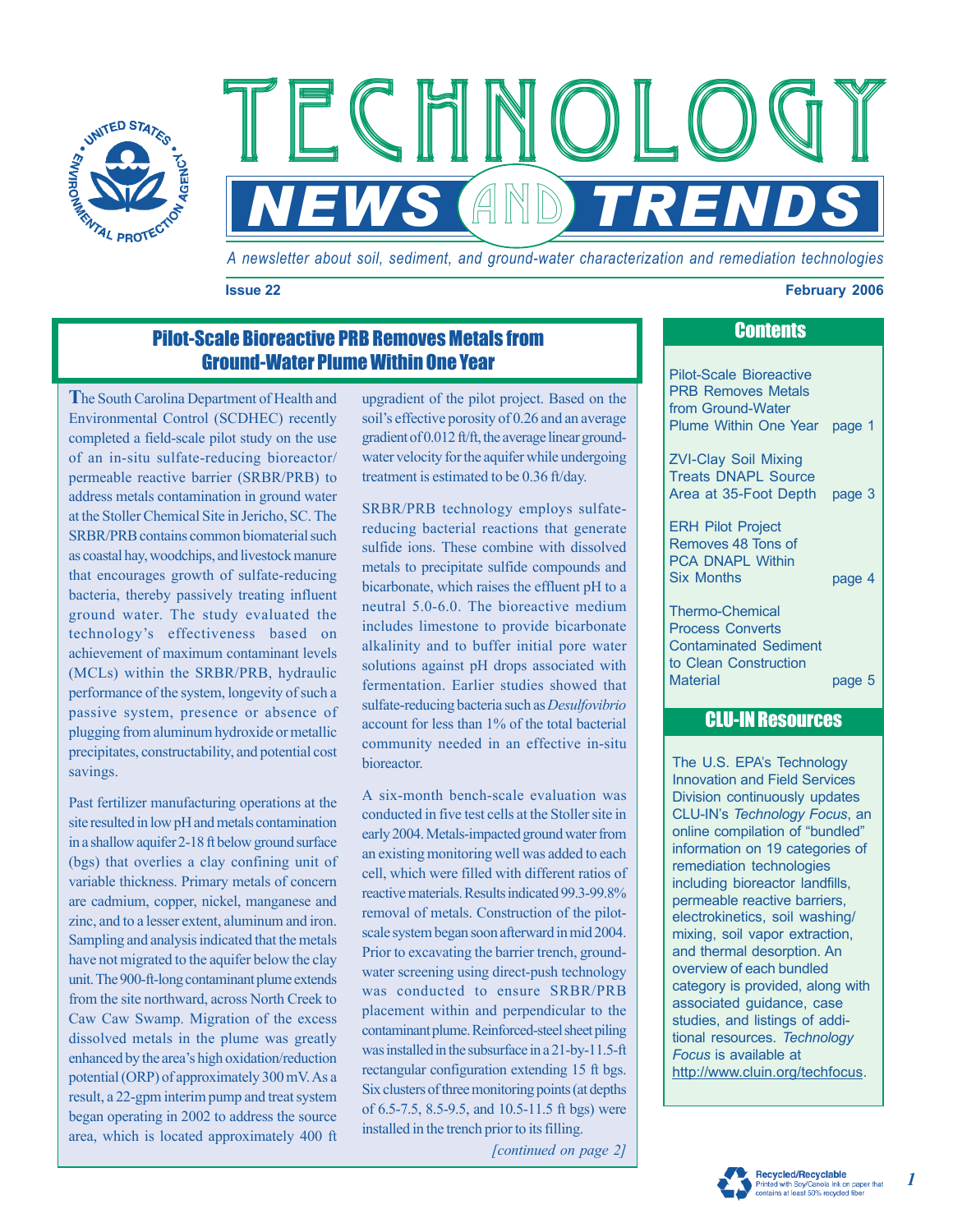#### *[continued from page 1]*

Based on the bench-scale results, the selected reactive media consisted of a mixture of 32.4% chips, 19.3% softwood chips, 16.6% saw dust, 7% limestone, 5.5% horse manure, and 0.4% cement kiln dust. The media were mixed onsite, emplaced in the trench, compacted 33 days. The sheet-pile walls then were removed to allow natural ground-water flow Ground-water flow was enhanced by the higher permeability of the reactive media. Loading of the trench occurred at a rate of  $2.7$  gal/day/ft<sup>2</sup>, and an estimated 554 gal of ground water flowed through the barrier each performed within and outside the treatment area, and no significant changes in water levels, hydraulic gradient, or hydraulic conductivity were noted during the study period. (by volume) coastal hay, 19.3% hardwood to within 1.5 ft of ground surface, saturated with plume ground water, and incubated for through the completed 10-ft-wide PRB. day thereafter. Hydraulic monitoring was

the upgradient side of the trench were inspection showed saturation and blackening of the biomass, but the coastal hay and wood chips, which accounted for 71% of the original biobarrier volume, appeared intact and without significant structural degradation. Approximately 5% of the organic material, primarily the manure, had been consumed. The lack of evidence of gypsum or aluminum hydroxide precipitation suggested that barrier plugging had not occurred. Examination of the barrier core samples with a scanning electron microscope revealed no surfaces with an electron microprobe, Two core samples of the barrier media from collected after one year of treatment. Visual visible precipitates. Analysis of particle however, comfirmed the presence of metals

*Figure 1. Ground water sampled from a metals of concern at the Stoller site monitoring well approximately 10 ft downgradient of the bioreactive barrier showed a 72-96% decrease in all six within one year.* 

on the surface of the media near the base of the aquifer.

In addition to the 18 monitoring points within the wall, three upgradient and five downgradient monitoring points were used for routine testing of target metal concentrations and of ground-water and temperature. Seven ground-water sampling rounds were conducted between August 2004 and July 2005. Sample data suggested that the geochemical conditions inside the trench mimicked the conditions observed in the bench-scale tests. Pore water pH was consistently 5.5-7.0, and reducing ORP conditions consistently were conducive to bacterial sulfate reduction  $(< -200$  mV). Ambient ground-water temperatures initially warmed due to incubation prior to removal of the sheet piling but cooled to background conditions over a period of weeks after removal of the sheet piling. parameters such as pH, ORP, conductivity,

Additional testing was conducted to evaluate study area and on other environmental media. The absence of fecal coliform bacteria in any of the five downgradient monitoring points indicated that the use of manure as a reactive medium did not induce viable colonies of fecal coliform in the aquifer after one year of a photoionization/flame ionization detector and a four-gas air monitor were used to evaluate the headspace of each monitoring point. Results showed no detrimental emissions of the treatment system's impact beyond the treatment. To evaluate potential air emissions,

methane, hydrogen sulfide, methane, hydrogen sulfide, or carbon monoxide.

As expected, metal concentrations in the trench met MCLs and achieved the remedial goal of a 90% reduction in metals of concern. Time series graphs derived from data collected at one downgradient monitoring point (representing a mixture of treated effluent from the wall and contaminated water in place) demonstrate an approximate 84%, and zinc, respectively (Figure 1). 96%, and 72% reduction of cadmium, copper,

The long-term effectiveness and longevity of the SRBR/PRB will depend on factors such as the rate of ground-water flow through the trench, influent ground-water characteristics, and quantity of organic lifespan of 12-16 years currently is projected. Development of a feasibility study is underway for two scaled-up biobarriers that address offsite portions of the plume and replace the existing pump and treat system. SCDHEC estimates that use of the sulfatereducing PRB will achieve a \$1-2 million savings over the cost of expanding the pump and treat system for the downgradient portion of the plume. If the entire pump and treat system is replaced, cost savings of several million dollars are anticipated due to a significant reduction in operation and maintenance costs that currently average matter supplying total organic carbon. A approximately \$400,000/yr.

*Contributed by Judy Canova, SCDHEC ( canovajl@dhec.sc.gov or 803-896-4046)* 

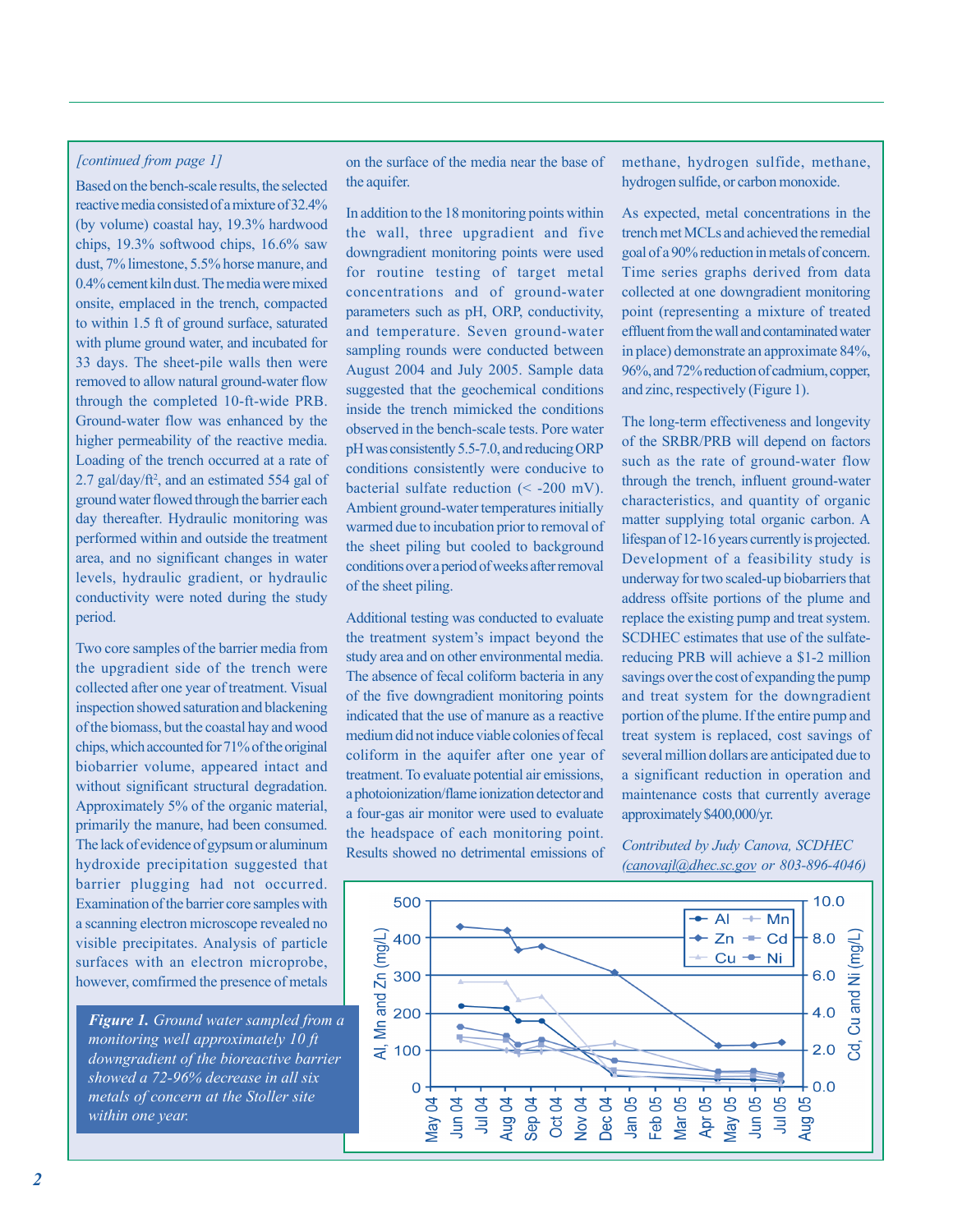#### ZVI-Clay Soil Mixing Treats DNAPL Source Area at 35-Foot Depth

Over the past several years, Colorado State University (CSU) collaborated with private industry to develop a technology that involves in-situ admixing of contaminated soil, granular zero-valent iron (ZVI), and clay full-scale application of this technology was conducted in 2002 at a former nylon where carbon tetrachloride (CT) concentrations averaged 4,000,000 µg/kg. Post-treatment soil analyses indicated 99% removal of CT and total chlorinated volatile organic compounds (CVOCs) after one year of treatment. Field tests also showed that treatment significantly reduced soil permeability and thereby limited the release using conventional soil mixing equipment. A manufacturing facility in Martinsville, VA, of remaining contaminants into ground water.

The treatment area comprised a 70-by-100-ft source area with  $8,000$  yd<sup>3</sup> of soil initially area is underlain by 15-20 ft of alluvium overlying 10-20 ft of saprolite that grades to bedrock at approximately 35 ft bgs. During soil mixing, boulders were encountered at a depth of 25 ft in a small portion of the treated interval and subsequently excavated. containing an estimated 20 tons of CT. The

Mixed soil columns were constructed using a crane-mounted drill system equipped with was combined onsite with granular ZVI, and the mixture was blended with subsurface soil mixed soil columns extending 35 ft bgs were created over 10 weeks. an 8-ft-diameter soil auger. A clay/water grout through multiple auger passes. A total of 76

Treatment required approximately 225 tons of ZVI as a reactive medium and 340 tons of amounts of ZVI varied from 2 to 6 lbs/ $ft^3$  soil, with higher amounts added in contaminant treated soil were remixed with Portland cement cap was constructed over the entire treatment kaolin clay as a stabilizing agent. Target hot spots. After mixing, the upper 5 ft of to improve load-bearing capacity. An asphalt area six months later.

were collected and analyzed the following Twenty soil cores from the treated interval

year and again in 2004. Samples were analyzed for CT and potential daughter products, including chloroform (CF), methylene chloride (MC), chloromethane (CM), tetrachloroethene year of treatment, the average concentration of CT in soil had decreased from  $4,000,000 \mu$ g/ kg to 210 µg/kg (Figure 2). Concentration increases in most daughter products, particularly MC, indicated that ZVI-mediated reductive dechlorination had occurred. Rates of daughter compound production were found to depend on factors such as amenability to ZVI reaction and sorption in the soil matrix. Contaminant concentrations detected in the second annual sampling event indicated that the reaction had apparently ceased or slowed. (PCE), and trichloroethene (TCE). After one

iron was magnetically separated from soil obtained during the second annual sampling event. Laboratory analysis indicated that most of the granular iron mass remained, and a batch study confirmed that it was still capable of degrading chlorinated compounds. These results suggest that the remaining contaminant mass is irreversibly adsorbed in the soil matrix and consequently unavailable for reaction or To characterize the remaining iron, granular migration through downgradient water.

Permeability of the aquifer was measured at  $10^{-3}$  to  $10^{-2}$  cm/s prior to treatment. Posttreatment samples collected from one mixed soil column at depths of 10, 20, and 30 ft showed an average permeability of 2.9 x 10<sup>-7</sup> cm/s, indicating a permeability reduction of four to five orders of magnitude. This reduction suggested that ground-water flow selectively bypassed the treated interval and allowed for containment of the contaminant mass, an increase in contaminant residence

*Figure 2. Mixing of contaminated soil with ZVI and clay at the Martinsville than 99% mass depletion of CT and manufacturing facility achieved greater formation of low levels of related daughter products.* 

time, and a reduced inflow of competing oxidative agents.

Implementation of this technology requires sufficient overhead space to operate the mixing equipment and remove buried obstructions. Completed applications suggest that soil mixing technologies such as this can be used at depths reaching 100 ft bgs but are most effective at depths less than 40 ft bgs. Costs for construction (including equipment, materials, and labor) were estimated at \$80/yd<sup>3</sup> of treated soil at the Martinsville site. Similar ZVI-clay projects were initiated last year at Camp Lejeune, NC, ongoing ZVI-clay research focuses on improving post-treatment soil strength and enhancing methods for performance Management Research Laboratory (NRMRL) performance as part of a technology demonstration anticipated by the federal Development Forum. and Arnold Air Force Base, TN. CSU's monitoring. The U.S. EPA's National Risk plans to further evaluate the technology's interagency Remediation Technology

*( puls.robert@epa.gov or 580-436-8543), Mitchell Olson, CSU (mitcello@engr.colostate.edu or 970-491- (tsale@engr.colostate.edu or 970-491- 8413) Contributed by Robert Puls, EPA NRMRL 8720), and Tom Sale, Ph.D., CSU* 

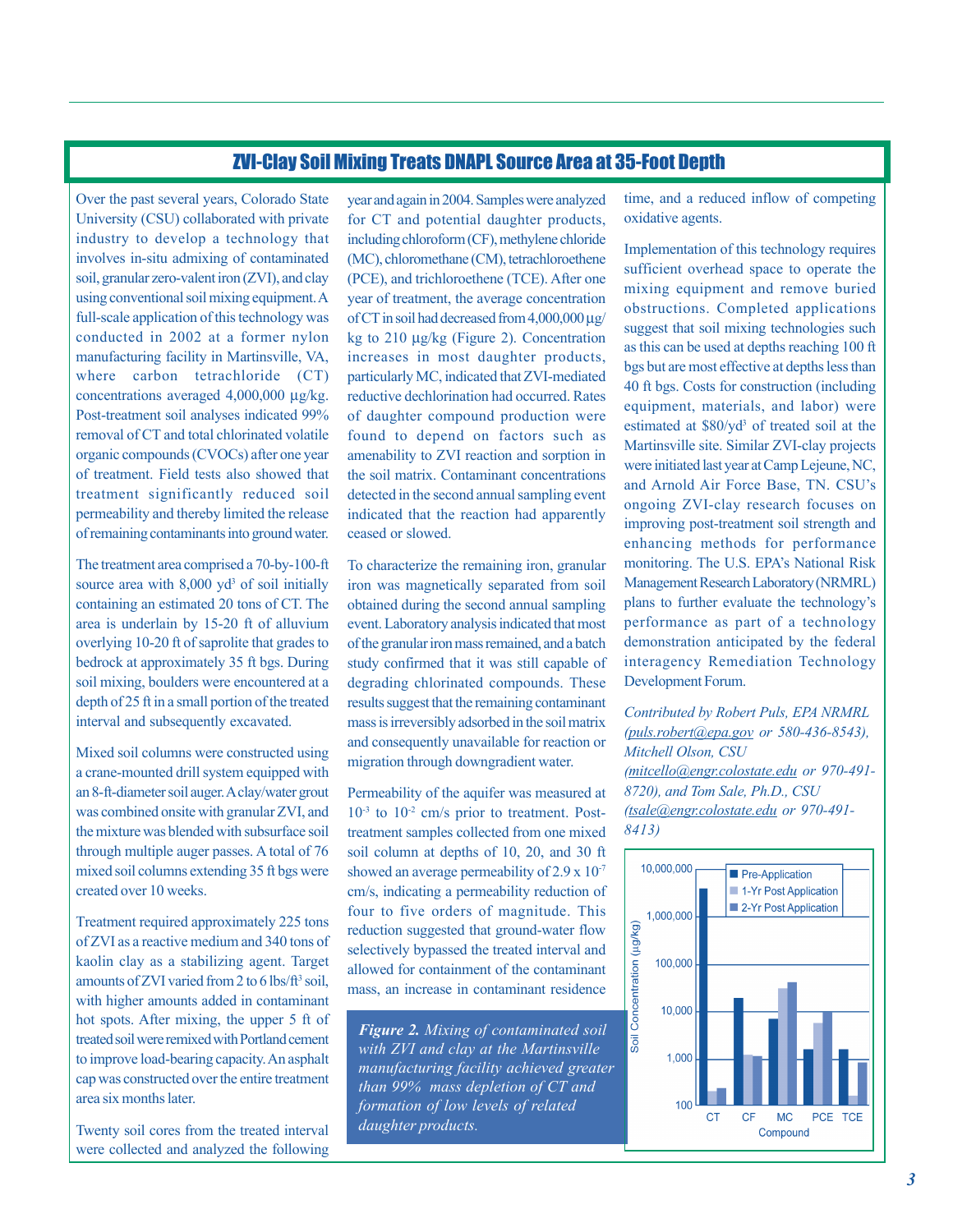#### ERH Pilot Project Removes 48 Tons of PCA DNAPL Within Six Months

**I**n 2003-2004, the U.S. Navy deployed insitu three-phase electrical resistance heating (ERH) technology on a pilot scale to evaluate DNAPL at Site 89 of the Marine Corps Base Camp Lejeune, NC. Though high concentrations of 1,1,2,2-tetrachloroethane (PCA) and TCE previously were removed from unsaturated soil using low-temperature thermal desorption, additional treatment was needed to address the separate-phase DNAPL encountered at depths of 5-19 ft bgs. Results from the pilot will be used to evaluate methods of addressing additional areas of DNAPL throughout the site. the technology's success in treating

Three hydrostratigraphic units comprise the treatment interval of 5-26 ft bgs: fine- to medium-grained sand with interbedded silt and clay layers from grade to about 8-15 ft combined with calcareous sand and shell or fossil fragments. Hydraulic conductivity within the interval decreases with depth from  $10^{-3}$  cm/s to  $10^{-6}$  cm/s, and the water table is at an average depth of 3 ft bgs. bgs; a discontinuous layer of clay with fine sand or silt at 8-18 ft bgs; and a lower clay

A network of 15 monitoring wells was established throughout the area to monitor treatment performance and detect any undesired contaminant migration. Seventeen horizontal vapor extraction wells were installed in the area and covered by a unique 10,000-ft2 impermeable and thermally insulated cap. Due to the anticipated volume of contaminants and extensive base activity surrounding the site, all collected vapors were treated using a catalytic oxidizer followed by a caustic wet scrubber.

employed three-phase electricity delivered to an array of 91 electrodes in an area of 15,900 ft2 . Each electrode was vented and installed with the dual capability of extracting vapors and ground water for hydraulic control in order to mitigate lateral and downward migration of In-situ treatment of the unsaturated zone DNAPL into the aquifer.

Active heating of the entire treatment area began after a two-month period of gradual contaminant recovery was observed immediately after system start-up and continued of active heating, subsurface target temperatures of 100ºC were reached in both soil recovery still was occurring (Figure 3). heating of the area's "floor" and "walls." VOC while temperatures increased. After four months and ground water, and substantial contaminant

The system continued to operate another two months, when analytical sampling indicated that the average concentration of PCE had decreased from 992 mg/L to 0.9 mg/L in ground-

water samples taken from shallow treatmentarea wells. Upon system shutdown, the average concentration of PCA in soil had decreased from  $2,351\,\mu$ g/kg to less than  $1\,\mu$ g/ degradation product had decreased from an average of 1,148  $\mu$ g/kg to less than 1  $\mu$ g/kg. kg. Similarly, concentrations of TCE as a PCE

Analysis of contaminant concentrations throughout the treatment period indicate that the VOC extraction rate increased from an average of 2 lbs/day upon system startup to 200-440 lbs/day after three months of operation. Removal then began declining to which point ground-water and soil sampling within the treatment area indicated a 99% VOC reduction in both media. a final rate of approximately 10 lbs/day, at

Quantitative sampling of the vacuum system influent determined that more than 48,000 pounds of VOCs were removed as a result of electrical resistance heating, at a calculated cost of \$41/lb. Soil and ground-water monitoring detected no air emissions at the project borders or migration of contaminants from the treatment area. Based on these results, the U.S. Navy will consider use of electrical resistance heating to treat additional DNAPL areas at Camp Lejeune.

*Contributed by Dan Hood, U.S. Navy (daniel.r.hood@navy.mil or 757-322- (townsend.gena@epa.gov or 404-562- 8538), and Ron Kenyon, Shaw Group ( ronald.kenyon@shawgrp.com or 770-663-1453) 4630), Gena Townsend, U.S. EPA Region 4* 

*Figure 3. Rates of VOC removal from heating. the upper vadose zone at Camp Lejeune's Site 89 increased exponentially during the third month of electrical resistance* 

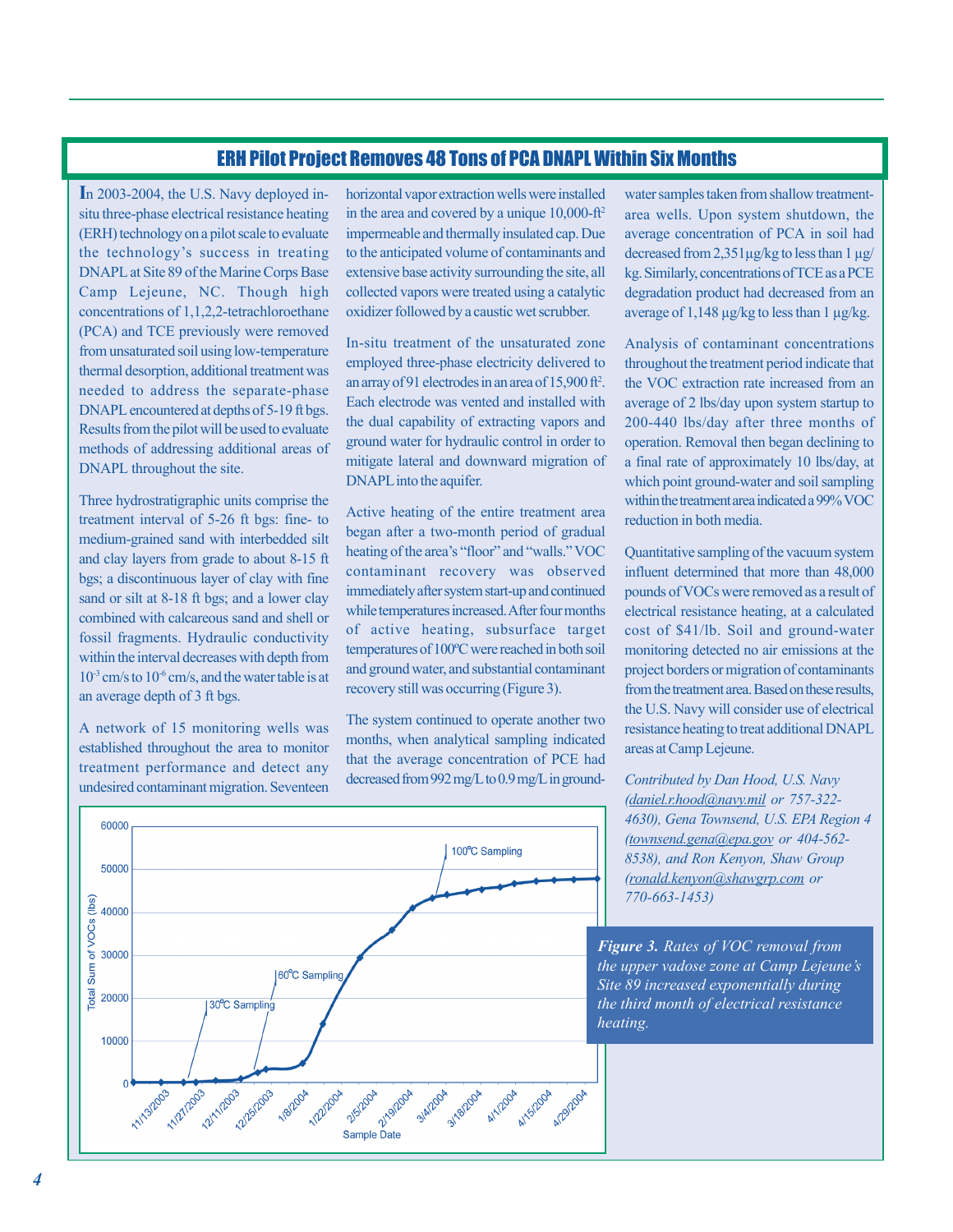# Thermo-Chemical Process Converts Contaminated Sediment to Clean Construction Material

**T**he New Jersey Department of Transportation's Office of Maritime Resources (NJ DOT/OMR) and U.S. EPA Region 2 recently completed Phase 1 of a full-scale pilot test on the use of an ex-situ thermo-chemical process (Cement-Lock®) for decontamination and beneficial use of dredged sediment from the New York and New Jersey Harbor. The full-scale test has been in design and construction since 2001 as part of ongoing efforts to treat dredged material containing a wide range of harbor contaminants. This phase was designed to:

- Process a bulk quantity of navigational sediment in a technology-specific demonstration plant;
- Demonstrate the mechanical operation and trouble-shooting capability of the plant's systems;
- Demonstrate the technology's effectiveness in treating organic and inorganic contaminants;
- Show destruction rather than transference of organic contaminants;
- Determine leachability of the treated sediment;
- Demonstrate the treated material's qualifications for beneficial use under state regulations, and
- Educate the public on sediment decontamination issues.

The full-scale pilot results demonstrate that the processed sediment meets the state's residential direct-contact cleanup criteria for soil and is suitable for use as construction fill. The NJ DOT/OMR and EPA Region 2 currently are evaluating recommendations for Phase 2 of the project, which will employ the thermo-chemical process to treat up to 400 yd3 of sediment over a three-week period later this summer.

Phase 1 testing included treatment of approximately  $400 \text{ yd}^3$  of navigational sediment dredged by the U.S. Army Corps of Engineers from the Stratus Petroleum site in upper Newark Bay, NJ. The sediment was

screened to  $-\frac{1}{4}$  inches, mechanically dewatered onsite, and then transported to the demonstration facility in Bayonne, NJ. The sediment was blended with mineral modifiers typically used in cement manufacturing and the mixture was augerscrew fed into a natural-gas-fired rotary kiln, where it was heated for one hour at a temperature of 1,835º F. Thermal treatment successfully destroyed complex contaminants such as polychlorinated biphenyls (PCBs), dioxins, and polynuclear aromatic hydrocarbons and converted the mixture into innocuous components. Volatile metals such as mercury were captured in an activated carbon bed.

Decontamination operations using this technology have been conducted in both slagging and non-slagging modes. In slagging mode, the dredged material with added modifiers melts completely during travel through the kiln. Upon exiting the kiln, the melt is quenched with water, and the cooled material takes a non-crystalline form comprising thin, black, glassy strands ("Ecomelt"). The glassy product can be ground into a fine powder and blended with Portland cement to yield construction-grade cement. Independent laboratory testing on the construction-grade cement yielded a compressive strength of 5,190 psi, which exceeds ASTM requirements (3,480 psi) for blended cement. Under non-slagging processing mode, the sediment is converted into a larger-grained aggregate material ("EcoAggMat") that can be used as clean fill or as partial replacement for sand in mortar.

Over a 17-day period in early 2005, the Bayonne plant processed sediment at a rate of approximately 1,000 lbs/hr, or 0.5 yd3 /hr, in non-slagging mode. A total of approximately  $80 \text{ yd}^3$  of the sediment/ modifier mixture was processed, which yielded about 53 tons of the remediated aggregate product. Earlier slagging-mode trials on approximately 20  $yd^3$  of the sediment/modifier mixture produced approximately two tons of the glassy product,

with large clinkers or slag accounting for the material balance.

EPA's Superfund Innovative Technology Evaluation (SITE) Program conducted a broad range of environmental tests to characterize the end products and confirm that organic contaminants were destroyed during thermo-chemical processing at the Bayonne plant. Testing of the aggregate product by the toxicity characteristic leaching procedure (TCLP), synthetic precipitation leaching procedure, and multiple extraction procedure indicated no leaching of metals above the state's groundwater quality criteria. TCLP tests also detected no priority elements in leachate from the glassy product.

Plant emission rates for semi-volatile organic compounds and target compounds such as PCBs met the state's air quality permit limits, and 99% of the toxicity equivalency from PCBs, dioxins, and furan congeners in the sediment was destroyed during treatment. Comparison of mercury emission rates against concentrations of mercury entering *[continued on page 6]* 

### Contact Us

*Technology News and Trends*  is on the NET!

View, download, subscribe, and unsubscribe at:

> <http://www.epa.gov/tio> <http://cluin.org>

*Technology News and Trends*  welcomes readers' comments and contributions. Address correspondence to:

John Quander Office of Superfund Remediation and Technology Innovation (5102G) U.S. Environmental Protection Agency Ariel Rios Building 1200 Pennsylvania Ave, NW Washington, DC 20460 Phone: 703-603-7198 Fax: 703-603-9135